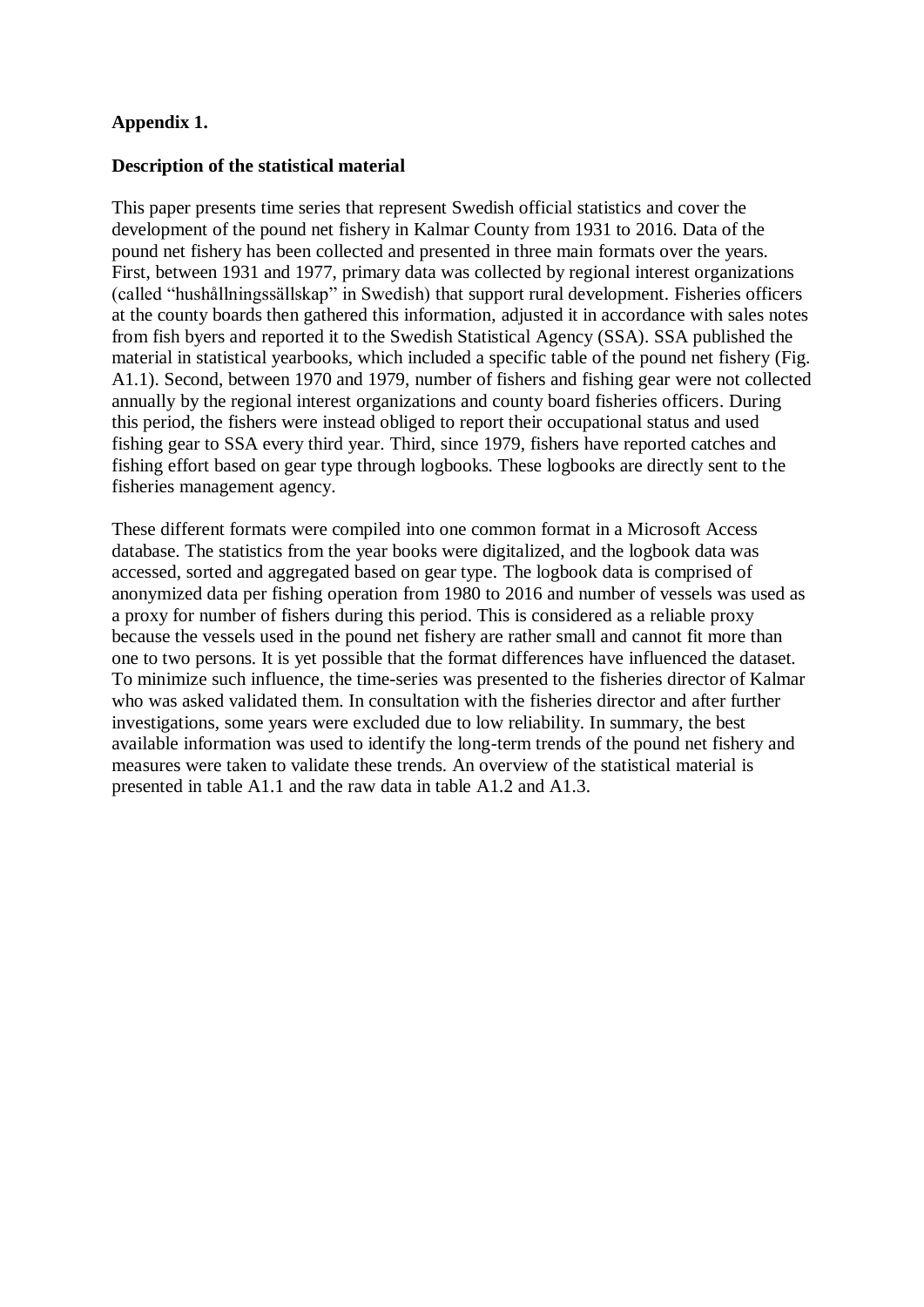| Län                                                      | Antal<br>fiskare              |            | Bottengarn m. m.<br>Antal Värde | Sumpar<br>Antal          | Värde                    | Pålkranar    | Antal Värde              | Båtar<br>Antal | Värde             |
|----------------------------------------------------------|-------------------------------|------------|---------------------------------|--------------------------|--------------------------|--------------|--------------------------|----------------|-------------------|
|                                                          |                               |            | 1000<br>kr                      |                          | 1000<br>kг               |              | 1000<br>kτ               |                | 1000<br>kг        |
| Gävleborgs                                               | 17                            | 18         | 42                              |                          |                          |              | -                        |                |                   |
| Stockholms                                               | 13                            | 10         | 26                              | 10                       | --<br>2                  | -            | $\overline{\phantom{a}}$ | 8              | $\sim$<br>$^{21}$ |
| Kalmar läns norra del.                                   | 54                            | 88         | 116                             | 68                       | 6                        | -            | $\overline{a}$           | 63             | 102               |
| södra ».<br>,<br>$\ddot{\phantom{0}}$                    | 293                           | 512        | 2028                            | 441                      | 46                       | 96           | 161                      | 412            | 395               |
| Gotlands                                                 | 10                            | 8          | 15                              | 9                        | 1                        | 1            | Ð                        | 7              | 5                 |
| Blekinge<br>$\alpha$ , $\alpha$ , $\alpha$ , $\alpha$    | 258                           | 313        | 1417                            | 258                      | 49                       | 67           | 102                      | 902            | 254               |
| Kristianstads                                            | 237                           | 409        | 733                             | 171                      | 52                       | 18           | 32                       | 139            | 53                |
| Sydkusten<br>Skälderviken m. m.                          | 23                            | 17         | 51                              |                          | --                       | 7            | 2                        | 16             | 13                |
| Malmöhus<br>×,                                           | 318                           | 457        | 1673                            | 279                      | 68                       | 78           | 111                      | 166            | 424               |
| Summa år 1952 1223                                       |                               | 1832       | 6100                            | 1236                     | 224                      | 267          | 408                      | 1013           | 1267              |
| 1951 1168<br>,<br>×.                                     |                               | 1663       | 5796                            | 1 201                    | 195                      | 273          | 386                      | 955            | 1 107             |
| I följande tablå lämnas uppgifter om fångsten länsvis.   |                               |            |                                 |                          |                          |              |                          |                |                   |
| Län                                                      | Sill o.                       | Torsk      | Flund-                          | Mak-                     | Lax o.                   | Ā١           |                          | Gädda Annan    | Sum-              |
|                                                          | ström-                        |            | re-                             | rill                     | lax-                     |              |                          | fisk           | ma                |
|                                                          | ming                          |            | fiskar                          |                          | öring                    |              |                          |                |                   |
| i ton<br>Gävleborgs                                      | 4                             | $\sim$     | $\overline{\phantom{a}}$        | --                       | $\theta$                 | 2            | 0                        | 0              | 6                 |
| $1000$ kr                                                | 3                             | -          | $r =$                           | $\sim$                   | Ü                        | 7            | 0                        | ı              | 11                |
|                                                          |                               |            |                                 |                          |                          |              |                          |                |                   |
| Iton                                                     | $\overline{\phantom{a}}$      | 0          | 0                               | --                       | $\overline{\phantom{a}}$ | 10           | 0                        | 0              | 10                |
| Stockholms<br>11 000 kr                                  | $\overline{\phantom{0}}$      | 0          | 0                               | -                        | $\overline{\phantom{a}}$ | 48           | 0                        | 0              | 48                |
| Kalmar läns<br>fton                                      | --                            | $\bf{0}$   | $\overline{\phantom{a}}$        | -                        |                          | 17           | 1                        | 4              | 22                |
| $1000$ kr<br>norra del<br>Kalmar läns<br>f ton           | $\overline{\phantom{a}}$<br>ı | 0<br>37    | -<br>30                         | -<br>--                  | --<br>2                  | 69<br>251    | ă,<br>6                  | 2<br>40        | 73<br>367         |
| södra del 11000 kr                                       | ı                             | 16         | 22                              | -                        | 7                        | 1139         | 15                       | 28             | 1228              |
| ton                                                      |                               | ı          | 0                               | -                        | -                        | ı            |                          | 0              | 2                 |
| $1000$ kr                                                |                               | 0          | 0                               |                          | $\overline{\phantom{a}}$ | 6            |                          | ı              | 7                 |
| í ton                                                    | 7                             | 15         | 3                               | -                        | $\overline{\phantom{0}}$ | 239          | 3                        | 1              | 268               |
| Gotlands<br>Blekinge<br>1000 kr                          | 4                             | ×          | 2                               | --                       |                          | 994          | 6                        | 1              | 1015              |
| Kristianstads<br>i ton                                   | $\overline{\phantom{a}}$      | 0          | <b>Service</b>                  | $\overline{\phantom{a}}$ | 4                        | 231          | $\overline{a}$           | 0              | 235               |
| $1000$ kr<br>Sydkusten<br>Kristianstads                  |                               | 0          | $\overline{\phantom{a}}$        | in an                    | 30<br>Б                  | 937<br>--    | $-1$<br>-                | $\bf{0}$       | 967<br>46         |
| i ton<br>Skäldervik.m.m., 11000 kr                       | ı<br>ı                        | 12<br>5    | ı<br>ı                          | 20<br>13                 | 35                       | $\sim$       | -                        | 7<br>3         | 58                |
| l tou                                                    | 9                             | 171        | 29                              | 49                       | 2                        | 332          | 0                        | 75             | 667               |
| Malmöhus<br>$\sim$ $\sim$<br>$\blacksquare$<br>11 000 kr | 8                             | 86         | 26                              | 30                       | 14                       | 1216         | 0                        | 35             | 1415              |
| I ton                                                    | 22                            | 236        | 63                              | 69                       | 13                       | 1083         | 10                       | 127            | 1623              |
| Summa år 1952<br>$1000 \text{ kr}$                       | 17                            | 115        | 51                              | 43                       | 86                       | 4416         | 23                       | 71             | 4822              |
| í ton<br>, 1951<br>,<br>11 000 kr                        | 59<br>43                      | 423<br>178 | 99<br>75                        | 94<br>51                 | 13<br>35                 | 1296<br>4786 | 9<br>19                  | 125<br>70      | 2118<br>5 257     |

Figure A1.1. Presentation of the pound net fishery in the statistical year books. This example refers to 1952.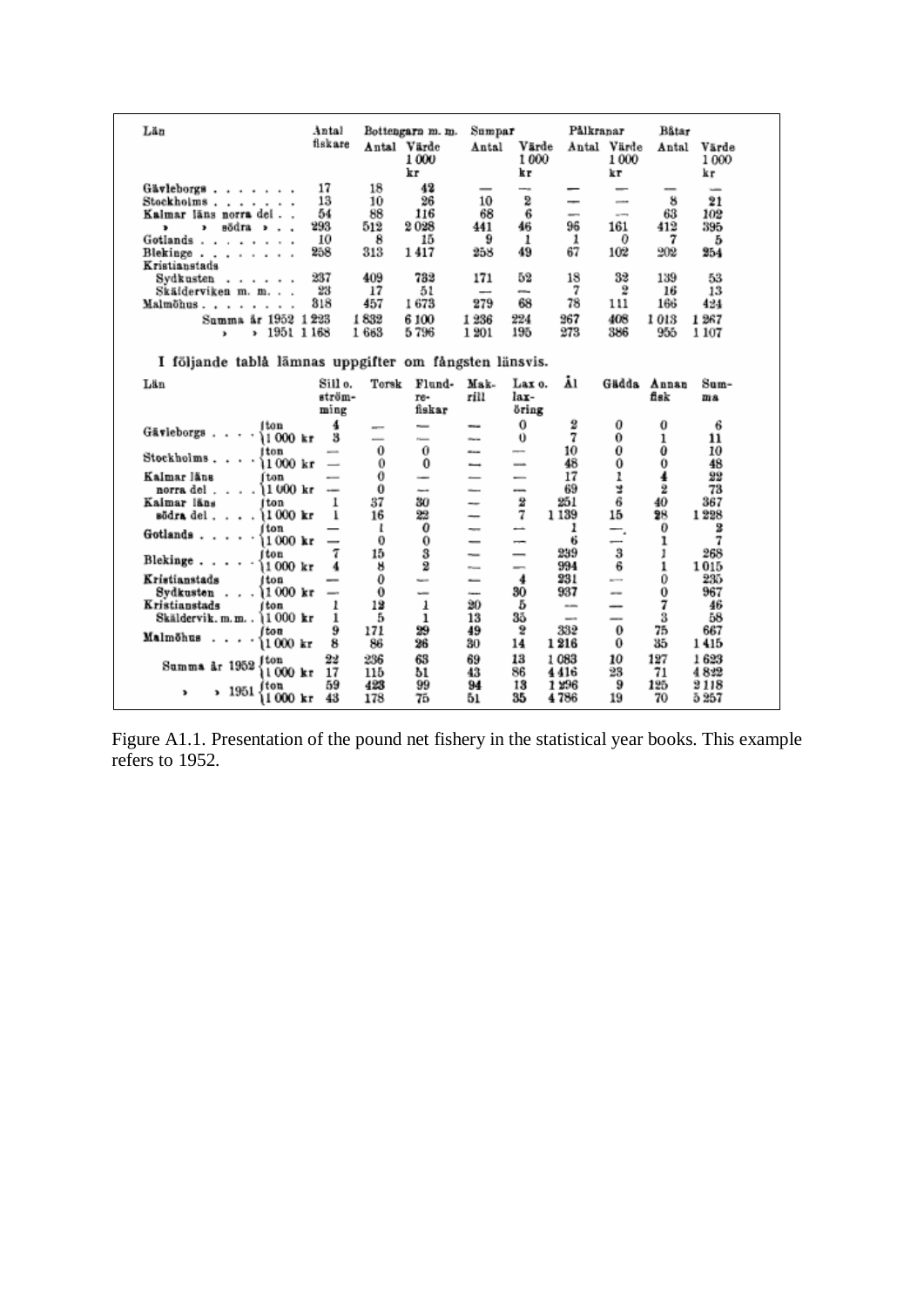Table A1.1. Overview of the statistical material. Pound net value and price per kilo fish were compensated for inflation using the Swedish Consumer Price Index (CPI).

| Variable                         | Unit                       | Source                                                          | Missing values                                                   |                             |
|----------------------------------|----------------------------|-----------------------------------------------------------------|------------------------------------------------------------------|-----------------------------|
|                                  |                            |                                                                 | Year                                                             | Reason                      |
| Catch                            | Metric                     |                                                                 |                                                                  |                             |
| ton (mt)<br>Pound net<br>fishery |                            | Statistical yearbook                                            | 1978                                                             | No available<br>information |
|                                  |                            | Fisheries logbook                                               | 1979-1984,<br>1994-1995                                          | Low reliability             |
| Other<br>gear types              |                            | Statistical yearbook                                            | 1931-1978                                                        | No available<br>information |
|                                  |                            | Fisheries logbook                                               | 1979-1996                                                        | No available<br>information |
| Number<br>fishers                | Number                     | Statistical yearbook                                            | 1931, 1939-<br>1942, 1971-<br>1972, 1974-<br>1975, 1977-<br>1978 | No available<br>information |
|                                  |                            | Fisheries logbook (number of<br>vessels as an proxy)            | 1979-1984;<br>1994-1995                                          | Low reliability             |
| Pound net<br>value               | 1000 SEK<br>(TSEK)         | Statistical year book                                           | 1931, 1939-<br>1942, 1971-<br>1972, 1974-<br>1975, 1977-<br>1978 | No available<br>information |
|                                  |                            | Fisheries logbook                                               | 1980-2016                                                        | No available<br>information |
| Fish price                       | Price per kilo<br>(SEK/kg) | Swedish official statistics<br>compiled by Hentati-<br>Sundberg |                                                                  |                             |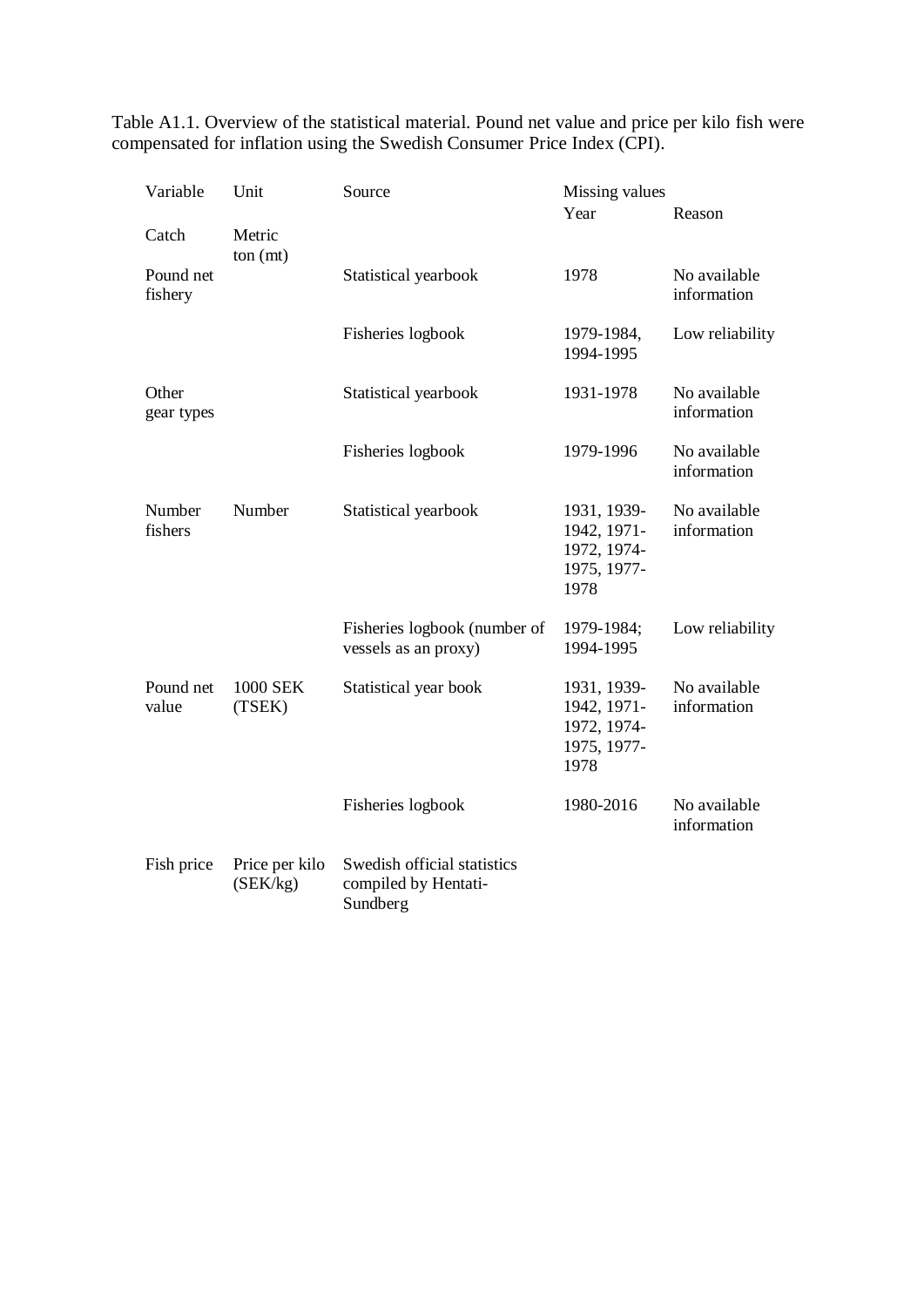| Yr   | Eel catch<br>(mt) | Eel catch value<br>(TSEK) | Other catch<br>(mt) | Other catch value Pound net value<br>(TSEK) | (TSEK) | Fisher    |
|------|-------------------|---------------------------|---------------------|---------------------------------------------|--------|-----------|
| 1931 | 455               | 19914                     | 156                 | 3641                                        | NA     | <b>NA</b> |
| 1932 | 329               | 15017                     | 186                 | 1971                                        | 36647  | 642       |
| 1933 | 412               | 18193                     | 323                 | 2044                                        | 38248  | 650       |
| 1934 | 487               | 21444                     | 219                 | 1654                                        | 37096  | 647       |
| 1935 | 501               | 23153                     | 368                 | 2615                                        | 35941  | 671       |
| 1936 | 482               | 21096                     | 219                 | 1920                                        | 36203  | 689       |
| 1937 | 551               | 24300                     | 189                 | 1315                                        | 37640  | 697       |
| 1938 | 526               | 23830                     | 174                 | 1394                                        | 39613  | 720       |
| 1939 | 661               | 29240                     | 258                 | 2136                                        | NA     | <b>NA</b> |
| 1940 | 583               | 27637                     | 271                 | 2084                                        | NA     | NA        |
| 1941 | 494               | 27114                     | 431                 | 4340                                        | NA     | <b>NA</b> |
| 1942 | 297               | 19068                     | 284                 | 3771                                        | NA     | NA        |
| 1943 | 323               | 21533                     | 120                 | 1453                                        | 21298  | 416       |
| 1944 | 480               | 28202                     | 254                 | 1861                                        | 23716  | 391       |
| 1945 | 394               | 25164                     | 243                 | 1875                                        | 25898  | 385       |
| 1946 | 391               | 24875                     | 262                 | 1896                                        | 28619  | 373       |
| 1947 | 402               | 24546                     | 274                 | 1765                                        | 31569  | 382       |
| 1948 | 333               | 20931                     | 109                 | 561                                         | 30482  | 367       |
| 1949 | 329               | 18616                     | 114                 | 550                                         | 32633  | 360       |
| 1950 | 460               | 28921                     | 131                 | 654                                         | 34956  | 332       |
| 1951 | 348               | 18494                     | 155                 | 639                                         | 32829  | 327       |
| 1952 | 268               | 14560                     | 121                 | 687                                         | 29944  | 347       |
| 1953 | 422               | 21628                     | 169                 | 900                                         | 31958  | 340       |
| 1954 | 347               | 20294                     | 167                 | 780                                         | 32193  | 337       |
| 1955 | 413               | 22618                     | 212                 | 1302                                        | 31275  | 328       |
| 1956 | 351               | 20916                     | 294                 | 1730                                        | 31330  | 326       |
| 1957 | 459               | 26798                     | 316                 | 1945                                        | 30428  | 326       |
| 1958 | 342               | 20673                     | 278                 | 1748                                        | 31866  | 332       |
| 1959 | 589               | 33324                     | 313                 | 1861                                        | 33458  | 347       |
| 1960 | 422               | 25820                     | 272                 | 1705                                        | 33076  | 347       |
| 1961 | 555               | 36312                     | 342                 | 2007                                        | 34967  | 319       |
| 1962 | 466               | 34293                     | 321                 | 1787                                        | 38768  | 347       |
| 1963 | 487               | 33339                     | 351                 | 1798                                        | 46288  | 342       |
| 1964 | 417               | 31613                     | 344                 | 1694                                        | 47089  | 365       |
| 1965 | 450               | 37304                     | 394                 | 2059                                        | 53551  | 356       |
| 1966 | 504               | 38286                     | 558                 | 2420                                        | 51544  | 354       |
| 1967 | 432               | 32309                     | 661                 | 2544                                        | 57007  | 359       |
| 1968 | 505               | 36852                     | 482                 | 1992                                        | 60058  | 298       |
| 1969 | 451               | 32510                     | 456                 | 2214                                        | 61311  | 306       |
| 1970 | 342               | 28050                     | 485                 | 3197                                        | 66475  | 240       |
| 1971 | 373               | 30953                     | 342                 | 2034                                        | NA     | NA        |

Table A1.2. Raw data of the pound net fishery in Kalmar County. Catch is presented in metric ton and catch value is presented in thousand Swedish krona (TSEK).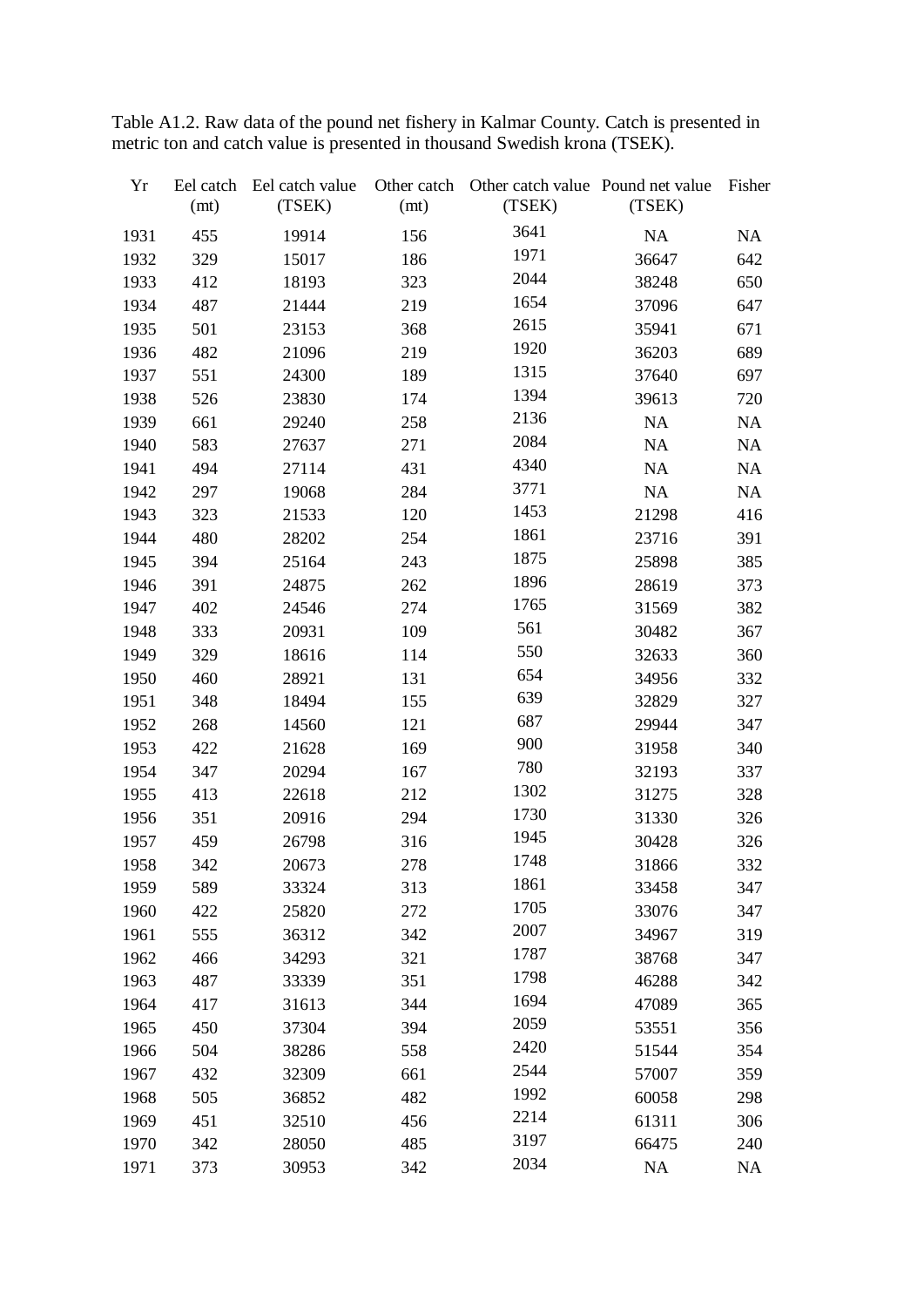| 1972 | 403       | 32394     | 343            | 2078      | <b>NA</b> | NA        |
|------|-----------|-----------|----------------|-----------|-----------|-----------|
| 1973 | 368       | 30397     | 295            | 2050      | 70163     | 237       |
| 1974 | 282       | 25976     | 386            | 2737      | NA        | NA        |
| 1975 | 411       | 36735     | 365            | 2362      | NA        | NA        |
| 1976 | 233       | 17537     | 258            | 1812      | 66814     | 184       |
| 1977 | 207       | 16992     | 255            | 1567      | NA        | NA        |
| 1978 | <b>NA</b> | NA        | NA             | <b>NA</b> | NA        | NA        |
| 1979 | <b>NA</b> | NA        | NA             | <b>NA</b> | 86694     | 150       |
| 1980 | <b>NA</b> | NA        | <b>NA</b>      | <b>NA</b> | NA        | NA        |
| 1981 | <b>NA</b> | <b>NA</b> | <b>NA</b>      | <b>NA</b> | $\rm NA$  | <b>NA</b> |
| 1982 | <b>NA</b> | <b>NA</b> | NA             | <b>NA</b> | NA        | NA        |
| 1983 | <b>NA</b> | NA        | NA             | <b>NA</b> | NA        | NA        |
| 1984 | <b>NA</b> | NA        | <b>NA</b>      | NA        | <b>NA</b> | NA        |
| 1985 | 77        | 6128      | 137            | 959       | $\rm NA$  | 30        |
| 1986 | 64        | 5012      | 53             | 387       | NA        | 26        |
| 1987 | 47        | 3797      | 51             | 335       | NA        | 25        |
| 1988 | 93        | 6582      | 76             | 378       | <b>NA</b> | 37        |
| 1989 | 87        | 5859      | 63             | 442       | $\rm NA$  | 53        |
| 1990 | 104       | 6146      | 55             | 476       | NA        | 52        |
| 1991 | 121       | 7271      | 63             | 369       | NA        | 48        |
| 1992 | 145       | 7055      | 59             | 260       | <b>NA</b> | 49        |
| 1993 | 105       | 5672      | 50             | 233       | NA        | 51        |
| 1994 | <b>NA</b> | <b>NA</b> | <b>NA</b>      | <b>NA</b> | NA        | NA        |
| 1995 | <b>NA</b> | NA        | NA             | <b>NA</b> | NA        | NA        |
| 1996 | 21        | 1346      | 9              | 93        | <b>NA</b> | 38        |
| 1997 | 33        | 2180      | 9              | 90        | $\rm NA$  | 28        |
| 1998 | 17        | 1060      | 13             | 97        | NA        | 27        |
| 1999 | 19        | 1190      | 7              | 54        | $\rm NA$  | 40        |
| 2000 | 24        | 1218      | $\tau$         | 57        | NA        | 31        |
| 2001 | 26        | 1599      | 5              | 35        | <b>NA</b> | 35        |
| 2002 | 32        | 1638      | $\mathfrak{Z}$ | 72        | NA        | 31        |
| 2003 | 31        | 1634      | 3              | 26        | $\rm NA$  | 28        |
| 2004 | 15        | 859       | 5              | 33        | NA        | 22        |
| 2005 | 20        | 1341      | 6              | 39        | NA        | 26        |
| 2006 | 42        | 2788      | 5              | 38        | NA        | 26        |
| 2007 | 58        | 4213      | $\sqrt{ }$     | 55        | $\rm NA$  | 30        |
| 2008 | 52        | 2826      | 6              | 54        | NA        | 23        |
| 2009 | 25        | 1322      | 5              | 58        | NA        | 21        |
| 2010 | 29        | 1564      | $\sqrt{6}$     | 71        | NA        | 24        |
| 2011 | 20        | 1318      | 12             | 110       | NA        | 29        |
| 2012 | 17        | 1566      | 14             | 136       | NA        | 29        |
| 2013 | 21        | 1879      | 9              | 58        | NA        | 29        |
| 2014 | 27        | 1724      | 12             | 124       | NA        | 37        |
| 2015 | 16        | 1022      | 5              | 65        | NA        | 28        |
| 2016 | 13        | 830       | 6              | 45        | NA        | 29        |